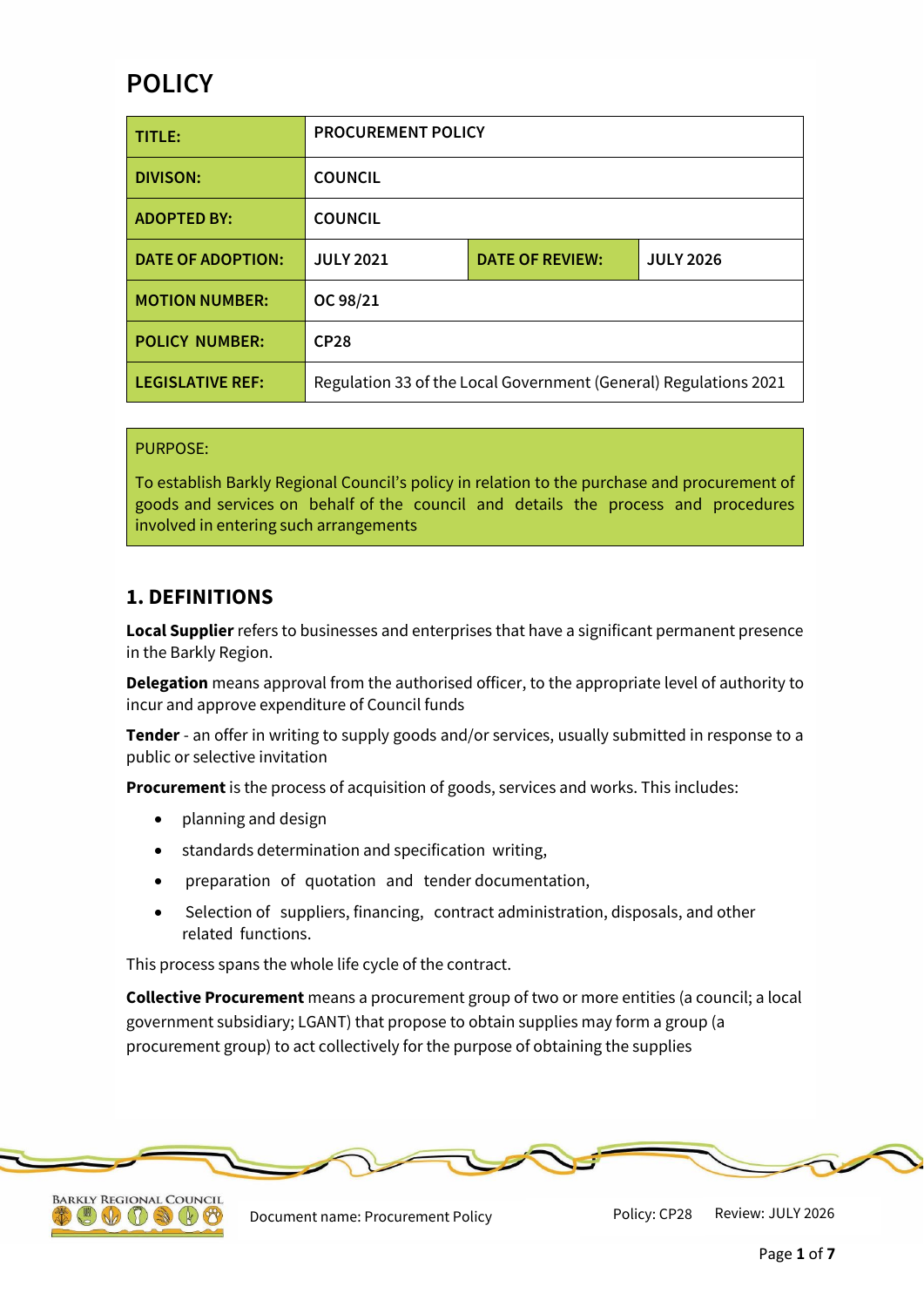# **2. PRINCIPLES**

Council purchases goods and services from a range of organisations as part of its normal operations and to meet its key objectives.

The Regulations and normal commercial requirements outline a range of minimum standards with which Council must comply with and dictate that competitive prices be sought from a range of suppliers.

All administrative procedures to support Council's Purchasing and Procurement policy should be designed to ensure cost effectiveness and operational efficiency.

Council officers involved in procurement should act in an ethical manner. Ethical behaviour includes acting honestly and with integrity and probity.

They must ensure due diligence, fairness, trust, respect and consistency of procurement is maintained. In pursuit of ethical behaviour, officers will:

- Disclose to the appropriate senior officer any actual or perceived conflict of interest in the purchasing activity;
- Deal with all suppliers in an honest, fair and even-handed manner;
- Respect all in-confidence information received and not use it for personal gain or to prejudice fair and open competition;
- Not accept money, goods, loans, credits, purchasing incentives, services or prejudiced discounts; and
- Not use Council's name or purchasing power to make purchases other than for Council use.

# **3. OBJECTIVES**

This policy is underpinned by the following objectives:

- (a) Enhancement of the capabilities of the Barkly Region enterprises and industries through Council's buy local principles and its trade and services directory.
- (b) Support the employment of Aboriginal people by looking favourably at suppliers who prioritise Aboriginal employment. Barkly Regional Council acknowledges the importance of diversity, representation, and the improved social and economic outcomes that result from employment.
- (c) Barkly Regional Council is committed to ethical behaviour and fair dealings in all procurement activities. Council aims to instil confidence in business, industry and the public as to the probity, accountability and efficacy of the procurement policy framework, including demonstrating high standards of ethical conduct.





Document name: Procurement Policy Policy: CP28 Review: JULY 2026

Policy: CP28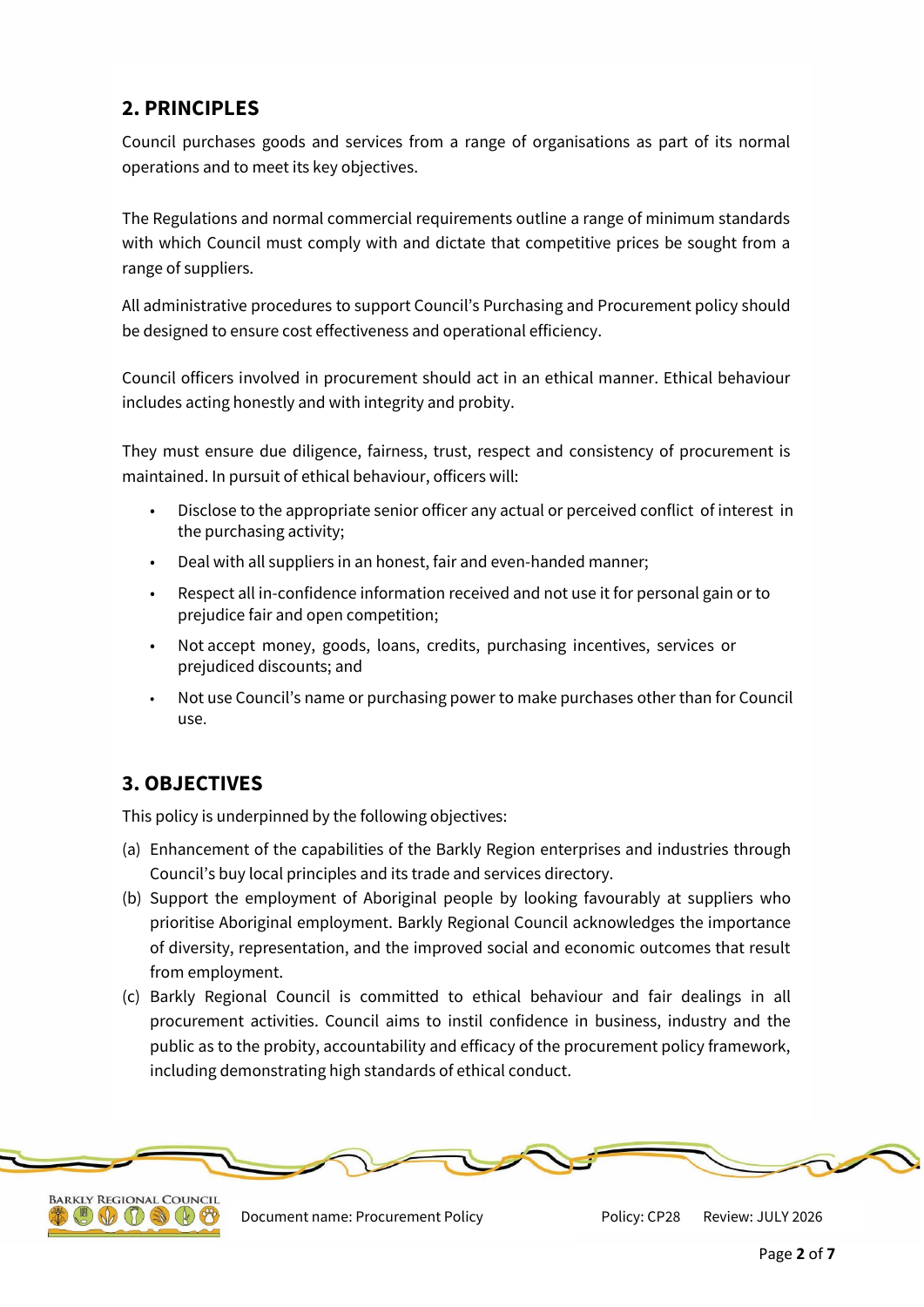- (d) Promoting environmental protection and sustainability in procurement activities through harm minimisation and sustainable practices, including a proper emphasis on environmentally sustainable development where possible, and employing a proper balance between economic, social, environmental and cultural considerations.
- (e) Encouraging open and effective competition in Council's procurement process.
- (f) Procurement expenditure that delivers procurement outcomes that are value for money, while meeting the objects of the council to promote the social, economic, environmental and cultural well-being of their local communities.

### 2.1 Buy Local Principles

Council Policy is to support the enhancement of the capabilities of local, Barkly-based businesses and industries, and to ensure that local suppliers have the opportunity to bid for the supply of goods and services.

- (a) Where they are able to supply goods and services, Local suppliers will be favoured in line with Council's pre-set assessment criteria outlined in Council's procurement procedure.
- (b) Should a Barkly-based business not be able to fulfil Council's purchasing needs, other Northern Territory businesses will be favoured in line with Council's pre-set assessment criteria as outlined in Council's procurement procedure.
- (c) The local buy principles apply to all purchases and tenders. Local Business refers to businesses and enterprises that have a significant permanent presence in the Barkly Region.
- (d) Where goods are not available or it is not practical to supply from Barkly-based or Northern Territory-based businesses, goods and services should be sourced from the nearest supply centre offering those goods and services at the lowest landed price.

### 2.2 Trade and Services Directory

Council has developed a Trades and Service Directory. The directory is available on the Council website and via our internal information system.

- (a) Suppliers who have a significant permanent presence and who are listed in the directory are to be considered preferred suppliers, and given the opportunity to quote on all purchases.
- (b) Every listed supplier providing the required goods or services is to be given the opportunity to quote.
- (c) If our local suppliers cannot supply the goods or services required, or the quotes prices are deemed not to be competitive, then other NT-based business can be approached in line with this procurement policy.





Document name: Procurement Policy **Review: COVID Policy: CP28** Review: JULY 2026

Policy: CP28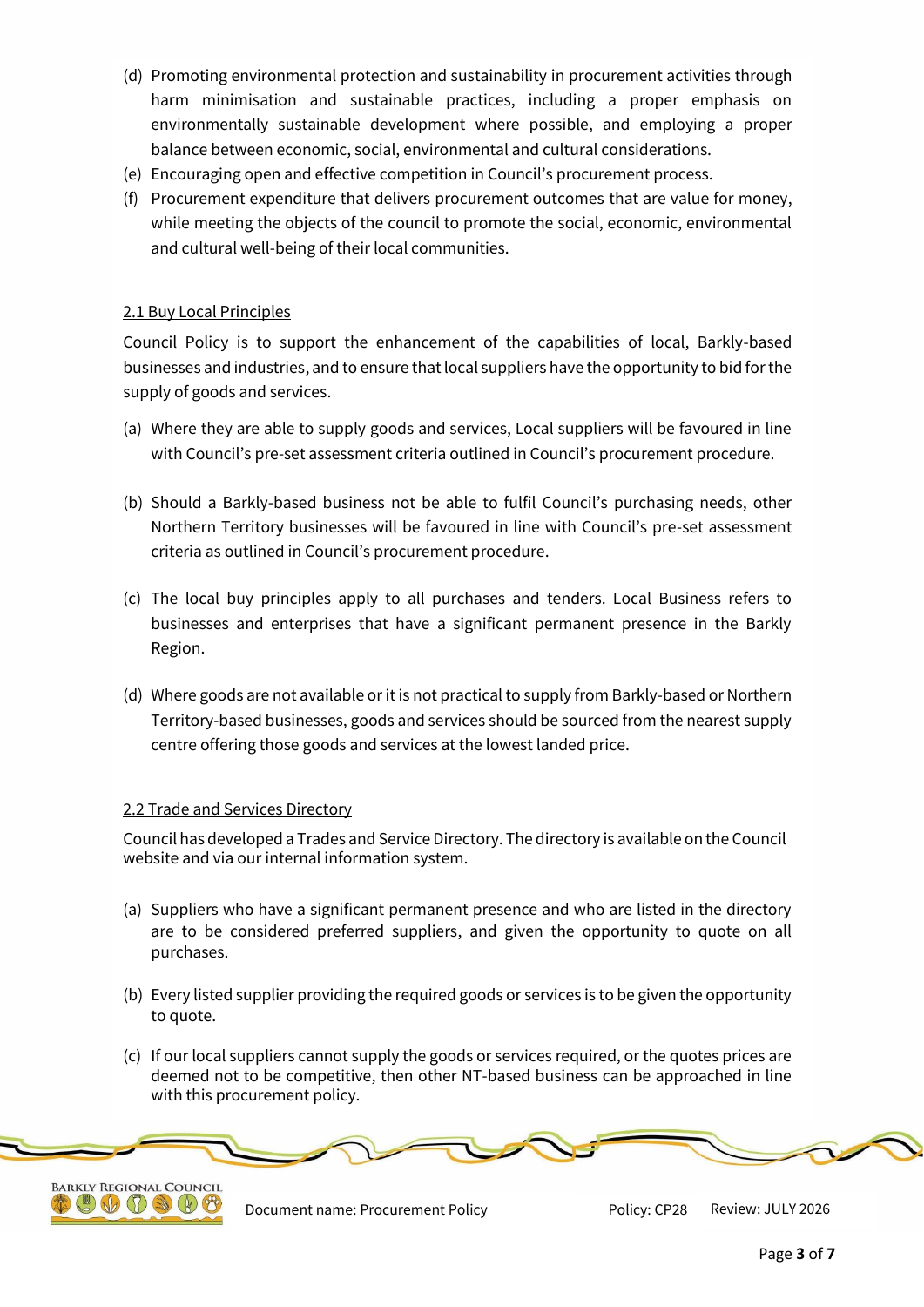- (d) For Alpurrurulam and Arlparra, it may not be viable to use local Barkly-based providers for minor purchases or works. In this instance the nearest suppliers can be asked to quote. If prices are not deemed competitive, the local buy policy is to be applied.
- (e) The Trades and Service Directory will be updated regularly to ensure current businesses and contact details are correct.

# **3. APPLICATION OF POLICY**

### 3.1 Purchase of Goods and Services

- (a) Goods and Services will be obtained by use of the relevant Council electronic purchasing system or credit card.
- (b) Official Council purchase orders ('PO') will be approved by an Authorised Officer who has authority to incur expenditure on behalf of Council as delegated in the Schedule of Financial Delegations. Purchase orders will be retained electronically on the system.
- (c) Before the PO is authorised, it is to include an estimate of the cost of the goods and services so ordered and the appropriate general ledger account number for costing purposes.
- (d) Payment for the purchase will be approved by an Authorised Officer in line with the relevant delegation. It is the Authorised Officer's responsibility to ensure Goods and Services have been received, although other staff can receive goods and services on their behalf.
- (e) The CEO and Directors have the responsibility to ensure that this procedure is adhered to. This responsibility shall not be delegated to a subordinate

### 3.2 Quotations

When exercising a purchasing delegation, the following requirements must be observed in accordance with Section 33 of the Regulations.

#### Purchases with a value of \$10,000 or less:

The Authorised Officer does not require quotes under this policy

#### Purchases with a value between \$10,001 and \$99,999:

- (a) The Authorised Officer is to obtain written quotes from all local businesses who provide that specific product or service.
- (b) The Director must verify the successful quote and certify with reasoning if it is impractical to obtain three written quotations.
- (c) This information is to be kept on file.





Document Title: Procurement Policy Policy: CP28 Review: JULY 2026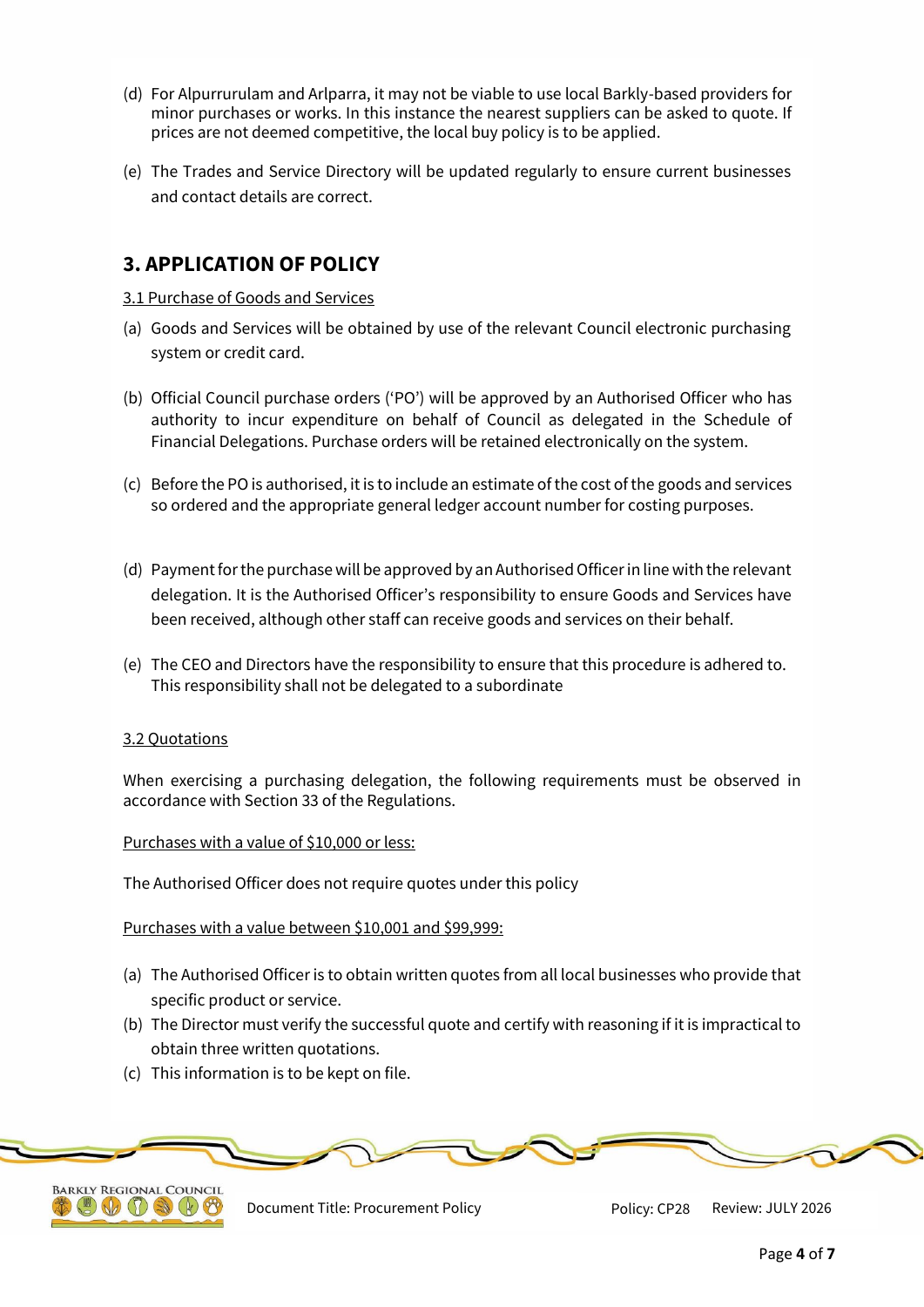### 3.3 Public Quotations

### Purchases with a value between \$100,000 and \$149,999:

- (a) If a council or local government subsidiary proposes to obtain supplies at a cost of more than \$100 000, but not more than \$150 000, the council or local government subsidiary must make a public request for quotations from suppliers by notice.
- (b) The notice must be published in a newspaper circulating in the council's area and by notice on the council's website;

### 3.3 Tenders

Purchases with a value in excess of \$150,000:

- (a) Public Tenders are to be called where the value is greater than \$150,000.
- (b) Authorised staff may elect to call for tenders where the value is less than \$150,000.
- (c) Council must not enter into a contract for the provision of supplies to the council at a cost of more than \$100,000, unless it has first called for tenders for that contract.
- (d) Tenders are to be called by public notice published in a newspaper circulating the Council's area.
- (e) The Council (or the CEO) may apply to the Minister for an exemption from the requirement to call for tenders on purchases with a value in excess of \$100,000 in accordance with Regulation 31.

The following process needs to be followed in line with the Local Government (Accounting) Regulations section 35:

- (a) Call for tender with public notice containing statement to the effect that notice of the successful tender will be published on the council's website; and
- (b) Tenders will be advertised in the Tennant & District Times, the council website or other media where considered appropriate.

Where tenders have an estimated value exceeding \$100,000 tenders will also be advertised in the NT News.

Tenders received may only be opened either:

- (a) in the presence of the council itself or
- (b) by a committee of 3 members of the council's staff delegated by council to open and consider the tenders and report to the council on the tenders.

Council must accept the tender by written notice to the person/company who submitted the successful tender.





Document Title: Procurement Policy Policy: CP28 Review: JULY 2026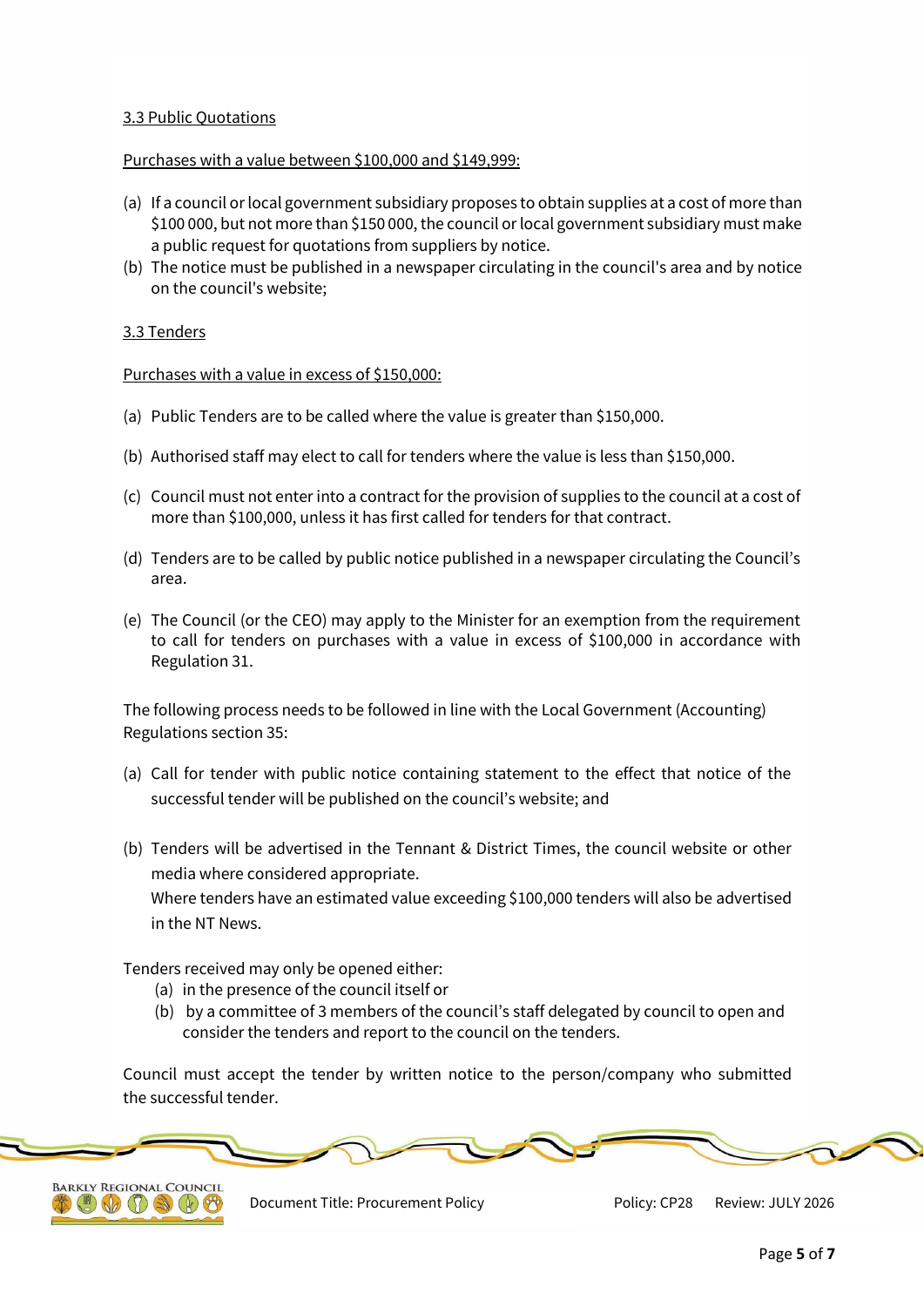Council must also give notice of the successful tender in writing to the each of the unsuccessful tenderers.

A notice of the successful tender must by publishing the notice on the council's website, and be kept on the website for three years.

The notice of successful tender on the council's website must include the name of the person/company who submitted the successful tender; and the supplies to be provided; and the tender price.

For tenders over \$100,000 in value, the successful Tenderer, price and nature of supply will be advertised in the Tennant & District Times.

### 3.3.1 Exceptions from Quotation and Tender requirements

In line with Section 37 Local Government (Accounting) Regulations quotations and tenders are not required for the following:

- (a) Provision of supplies consisting of, or related to the purchase of land, including the leasing of land.
- (b) If the supplies are to be obtained under a contract to which any of the following is a party:
	- The Territory
	- The Commonwealth
	- A State or another Territory
	- Another council or local government subsidiary
- (c) If the supply has been authorised by resolution of the council and notice of the resolution has been published on the council's website, another council, a local government subsidiary or LGANT.

# **4. COLLECTIVE PROCUREMENT**

In line with Part 13 Division 2 Local Government (Accounting) Regulations two or more entities (a council; a local government subsidiary; LGANT) may form a group (a procurement group) to act collectively for the purpose of obtaining the supplies.

Before commencing to act as a procurement group, the entities in the group must enter into a written agreement (a collective procurement agreement) setting out the arrangements for the collective procurement by the group.

If a procurement group complies with Division 2 Part 13 Local Government (Accounting) Regulations, a council that is in the group is not required to separately comply with Division

1 Part 13 Local Government (Accounting) Regulations.

# **5. RESPONSIBILITY & DELEGATION**

 $W$  $\Omega$ 



Document Title: Procurement Policy Policy: CP28 Review: JULY 2026